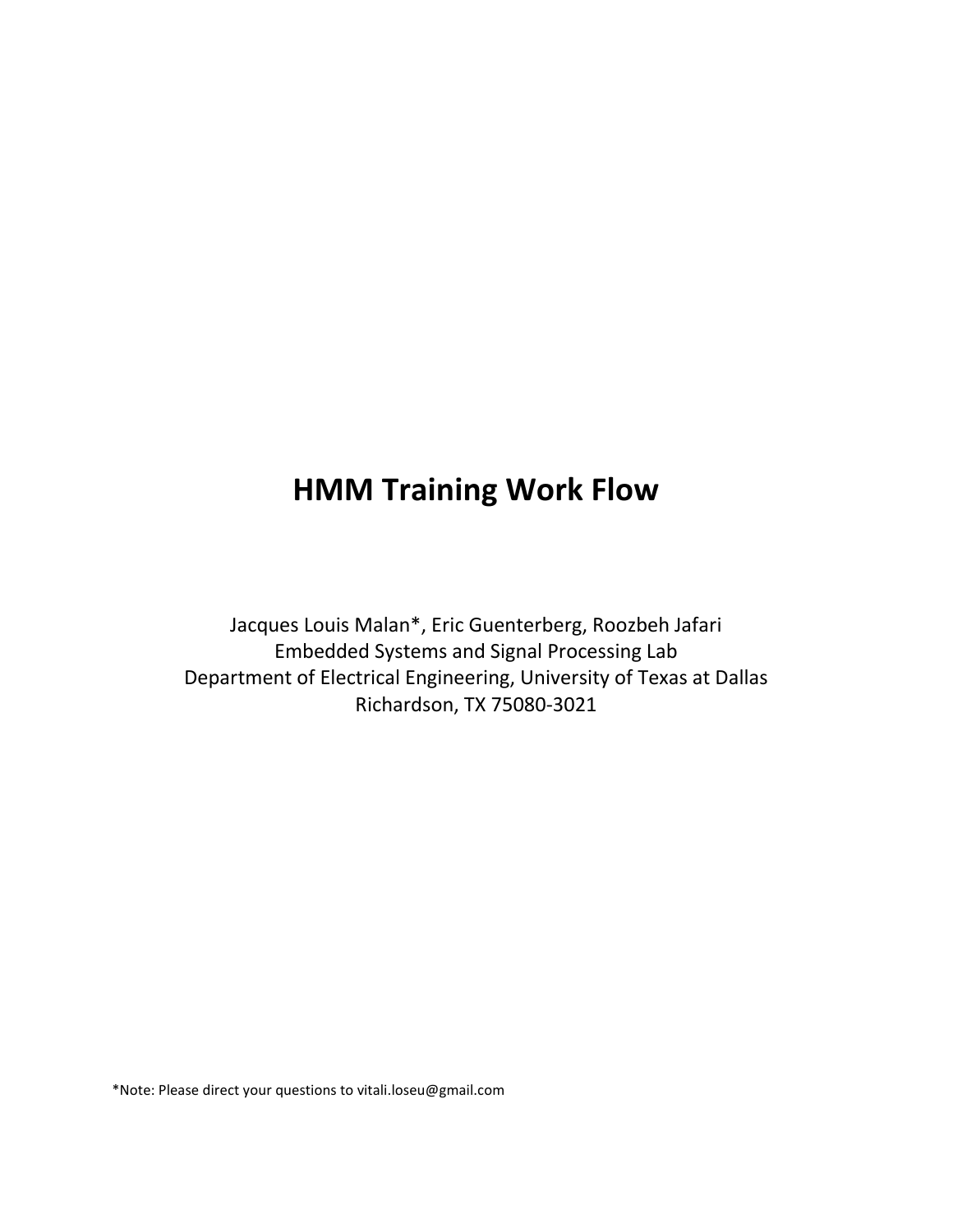- I. Step 1: Providing input files
	- A. Sensor data files

Sensor data files are placed in the "split" directory, and have the following format.

Example file name: m0001 s01 m01 n03.txt

- 1. m0001 refers to experiment number.
- 2. s01 refers to subject number.
- 3. m01 refers to movement number.
- 4. n03 refers to mote number.

As illustrated in figure 1, our system uses columns 15:18, which refer to accelerometer data in our case. The required file format can be changed in the "divide\_samples" script.

Figure 1: Example sensor data file.

0 255 255 255 3 28 6 3 6 0 0 99 3 4 1 10 25 3 2-8 2 19 8 8 2 1 4 4 0 2 3 3 7 0 0 0 255 255 255 3 28 6 3 6 0 0 99 3 4 2 10 2 24 - 89 1987 2144 0 2337 0 0 0 255 255 255 3 28 63 6 0 0 99 3 4 3 10 28 19 - 91 1989 2149 0 2338 0 0 0 255 255 255 3 28 63 6 0 0 99 3 4 4 1018 24 -95 1989 2146 0 2338 0 0 0 255 255 255 3 28 63 6 0 0 99 3 4 5 1019 25 -102 1990 2146 0 2338 0 0 0 255 255 255 3 28 6 3 6 0 0 9 3 4 6 10 2 3 1 5 - 9 7 1 9 8 9 2 1 4 5 0 2 3 3 8 0 0 0 255 255 255 3 28 63 6 0 0 99 3 4 7 1022 26 -102 1989 2147 0 2338 0 0 0 255 255 255 3 28 63 6 0 0 99 3 4 8 10 20 29 - 10 7 19 8 5 21 4 9 0 2 3 3 8 0 0

B. Manual Annotations

If the sensor data files are accompanied by manual annotations, then they are stored in the "annotations/default" directory.

Example file name: m0001\_s01\_m02.txt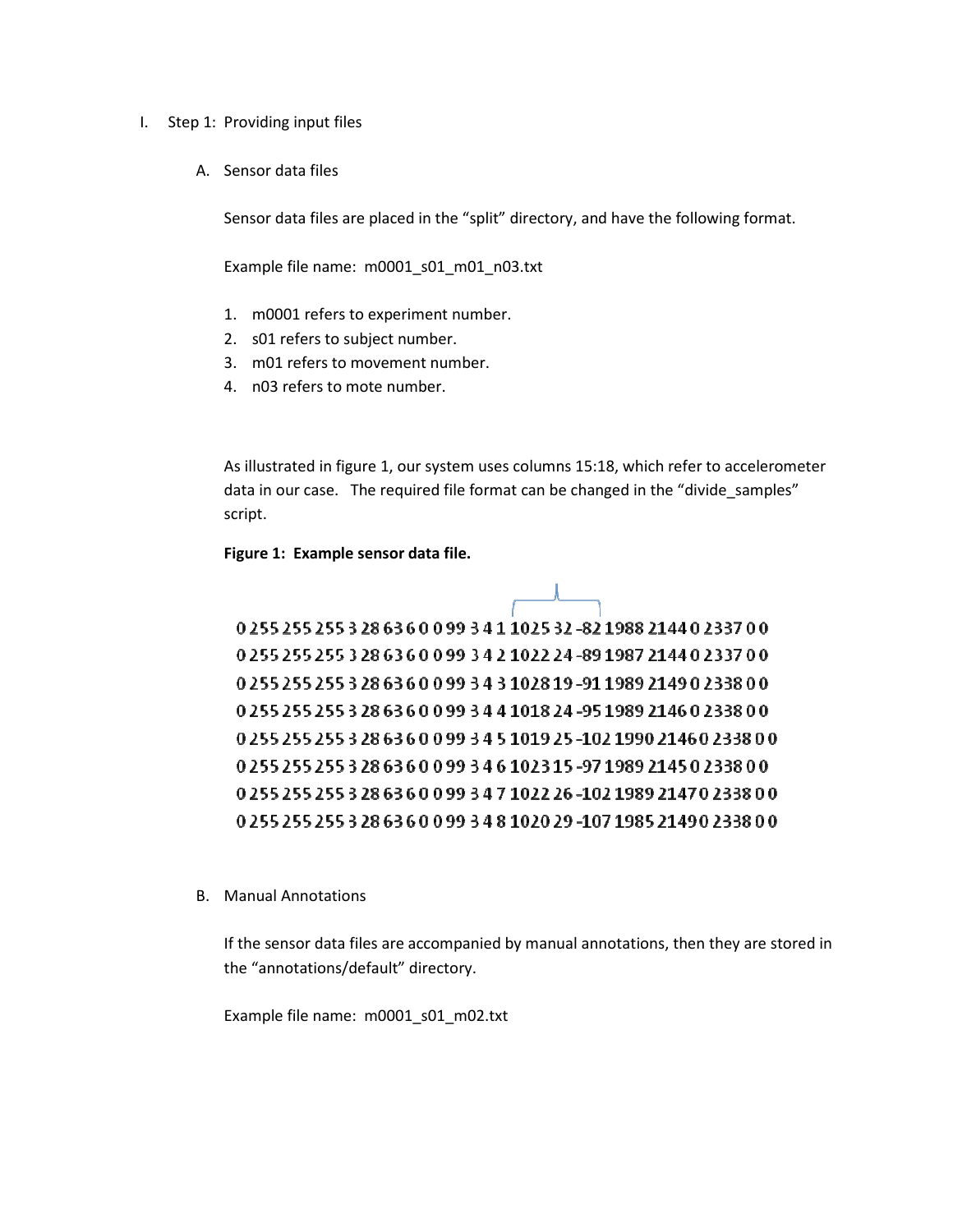The annotations are stored in a csv file, where the left column refers to time sample, and the right column refers to event label.

Figure 2: Example manual annotations file.

 $112,1$ 119.2 128.3 136,4 143.1 150,2 159.3  $165,4$  $172,1$ 180,2 188,3 197.4  $203.1$ 

II. Step 2: Running HMM Generation GUI

Figure 3 shows how sensor data files are specified based on experiment, subject, movement, and mote numbers.

If the "Pressure Sensor Annotations" box is not checked, the system uses the annotation files in the "annotations/default" directory. Otherwise it will use the sensor data files in the "split" directory to automatically generate annotations. Which sensor data files it uses is specified by "Pressure Sensor Motes." As illustrated in figure 4, the pressure sensor file uses column 20 to generate annotations. This can be modified in the "create\_an" script.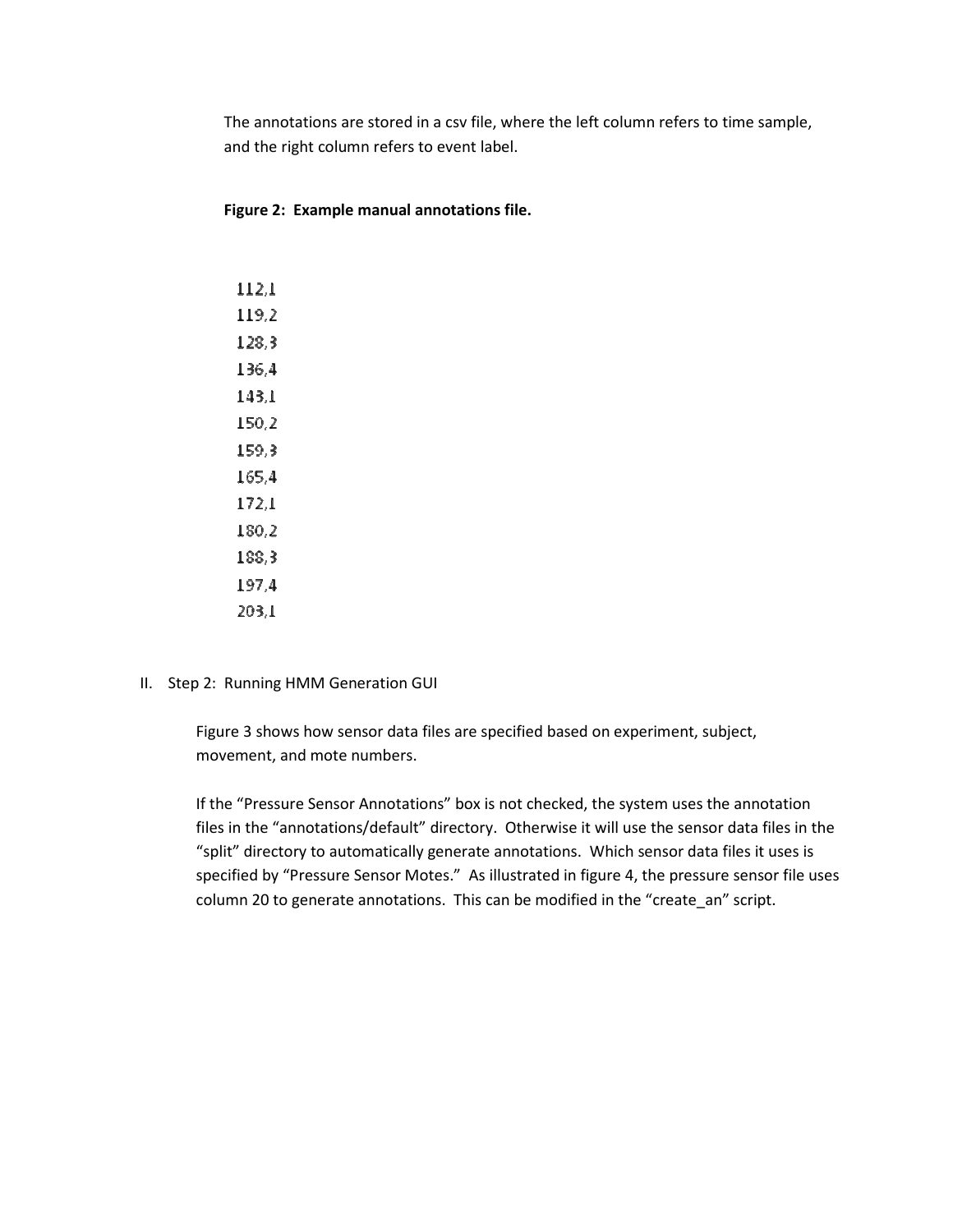Figure 3: Sensor data to be used for training.

| HMM Generation |                                                             |                   |  |     |  |                                       |      |  |
|----------------|-------------------------------------------------------------|-------------------|--|-----|--|---------------------------------------|------|--|
| File           |                                                             |                   |  |     |  | Edit View Insert Tools Desktop Window | Help |  |
|                |                                                             |                   |  |     |  |                                       |      |  |
|                | <b>Experiment:</b><br>1                                     |                   |  |     |  |                                       |      |  |
|                |                                                             | Subjects:<br>1,2  |  |     |  |                                       |      |  |
|                |                                                             | Movements:<br>1,2 |  |     |  |                                       |      |  |
|                | Motes:                                                      |                   |  | 3,4 |  |                                       |      |  |
|                |                                                             |                   |  |     |  |                                       |      |  |
|                | Pressure Sensor Annotation?<br>ы                            |                   |  |     |  |                                       |      |  |
|                | Pressure Sensor Motes:<br>5                                 |                   |  |     |  |                                       |      |  |
|                | Fraction of training<br>data to be used for testing:<br>0.2 |                   |  |     |  |                                       |      |  |
|                | Output String:<br>test                                      |                   |  |     |  |                                       |      |  |
|                |                                                             | Generate HMMs     |  |     |  |                                       |      |  |

Figure 4: Example pressure sensor file.

0 255 255 255 18 28 63 6 0 0 99 18 2 1 0 0 0 480 1464 1607 1929 0 0 0 255 255 255 18 28 63 6 0 0 99 18 2 2 0 0 0 472 1419 1606 1883 0 0 0 255 255 255 18 28 63 6 0 0 99 18 2 3 0 0 0 469 1456 1610 1936 0 0 0 255 255 255 18 28 63 6 0 0 99 18 2 4 0 0 0 461 1395 1610 1888 0 0 0 255 255 255 18 28 63 6 0 0 99 18 2 5 0 0 0 473 1464 1612 1938 0 0 0 255 255 255 18 28 63 6 0 0 99 18 2 6 0 0 0 458 1390 1612 1891 0 0 0 255 255 255 18 28 63 6 0 0 99 18 2 7 0 0 0 468 1448 1610 1938 0 0